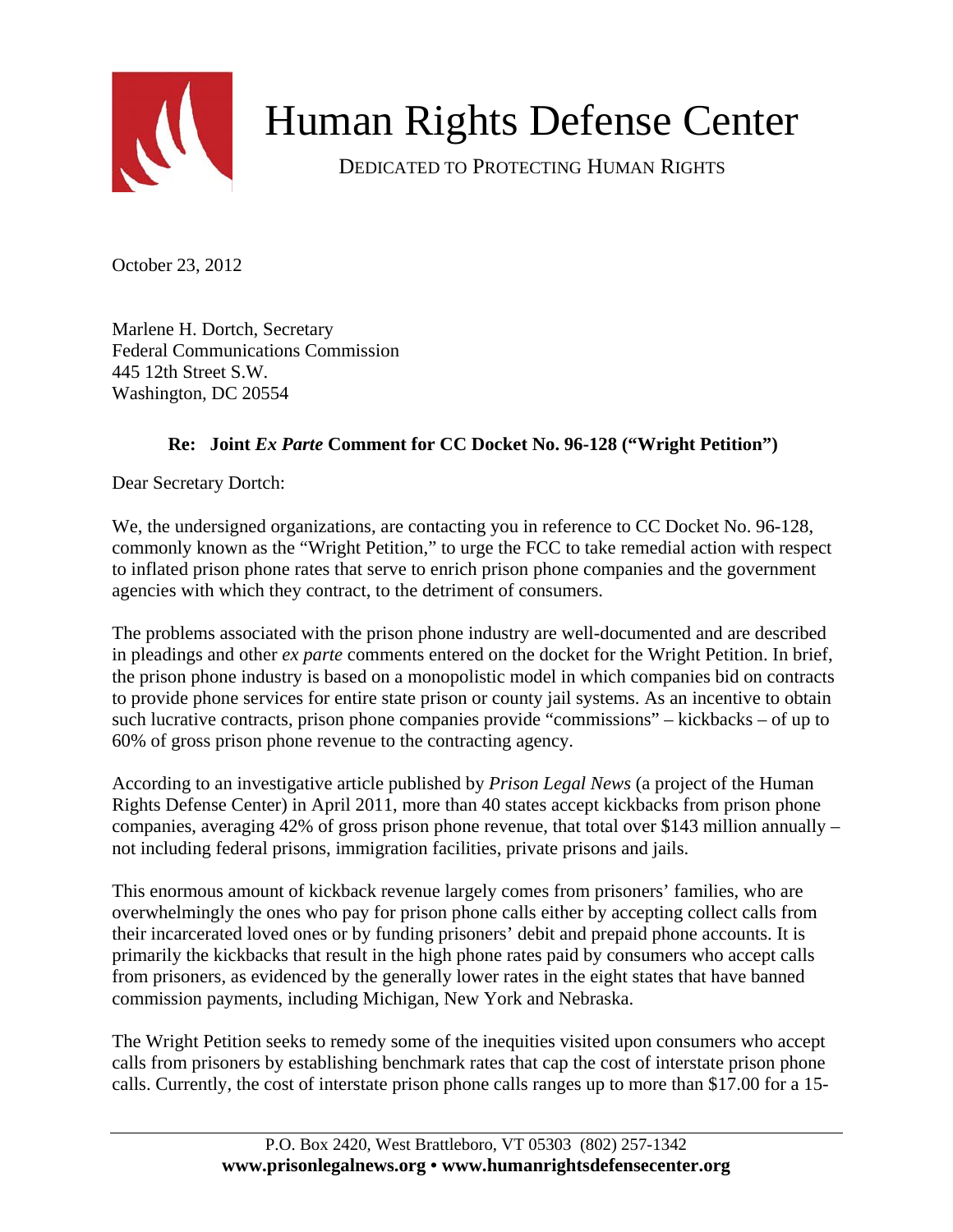minute call. It is less expensive for a consumer in the U.S. to call China than it is to accept a collect phone call from a prisoner in another state.

Despite the self-serving claims of prison phone companies such as Global Tel\*Link, Securus and CenturyLink, expensive security features are not the cause of the exorbitant phone rates paid by prisoners' families. In New York, the prison phone rates are \$.048 per minute for local, intrastate and interstate calls, inclusive of all security features required by New York corrections officials. Even in Texas, prison phone rates are relatively low in comparison with other states that accept kickbacks, at \$.23 to \$.43 per minute inclusive of all necessary security features.

In short, high prison phone rates are a form of price gouging that mainly affects prisoners' family members – who have *no other option* but to pay the rates if they want to hear the voice of their incarcerated loved one, due to the monopolistic nature of the prison phone industry. Phone calls are the primary means of communication for many prisoners and their families, because many prisoners are illiterate or functionally illiterate and thus do not write letters, and many prisoners are held in distant facilities, which makes in-person visitation difficult. Further, telephone calls are the only effective alternative means of communication between imprisoned parents and small children who cannot read or write. Research indicates that family contact during incarceration leads to greater post-release success for prisoners, and thus less recidivism. High phone rates that economically limit family contact frustrate that positive outcome.

Hundreds of people have filed comments on the docket for the Wright Petition, calling on the FCC to regulate the prison phone rates that prisoners' families are required to pay. Notably, the **only** ones satisfied with the status quo are the phone companies that profit from the high rates and corrections departments that profit from the kickbacks they receive from such companies. Outside of those with a financial interest in the prison phone industry, the consensus – ranging from concerned members of Congress and editorials in the *New York Times* to thousands of affected consumers nationwide – is for reform of exorbitant prison phone rates.

It is time for the FCC to follow its mandate to ensure "reasonable charges" for consumers in the telecommunications market by acting on the Wright Petition, which has been pending before the FCC since 2003. During that period of time prison phone companies have profited enormously while the government agencies with which they contract have received hundreds of millions of dollars in kickbacks – all at the expense of consumers forced to pay inflated phone rates in order to speak with their incarcerated loved ones. This proves the axiom that justice delayed is justice denied.

In no other industry or context would this be acceptable, nor is it acceptable in this context. We, the undersigned organizations, therefore call upon the FCC to take an initial step to remedy the abuses of the prison phone industry by acting on the Wright Petition and establishing reasonable benchmark rates for interstate prison phone calls. The longer the FCC waits to take action, the longer justice will be denied to consumers victimized by high prison phone rates.

Thank you for your time, attention and consideration in this regard;

Sincerely,

Paul Wright. Executive Director, HRDC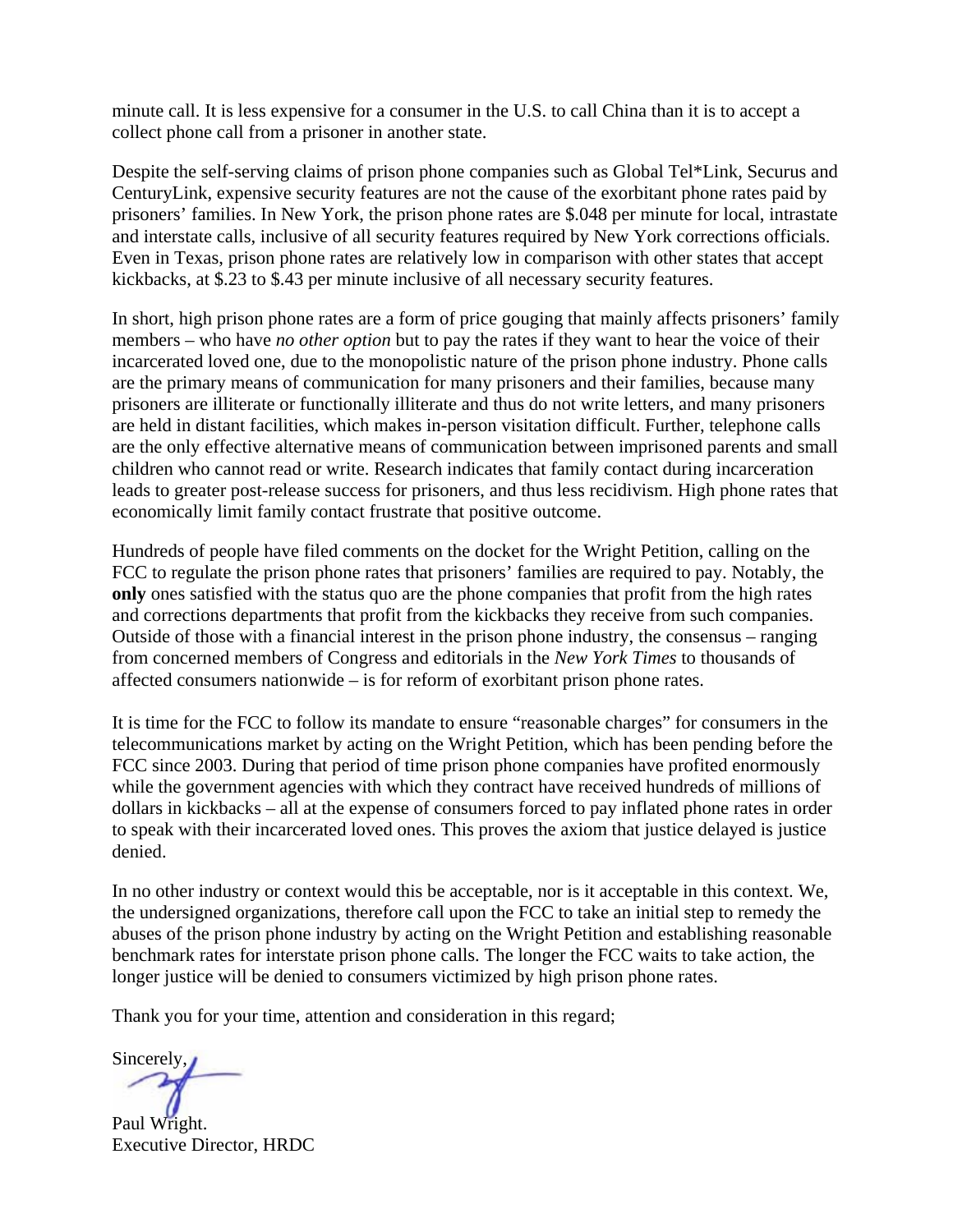## **Supporting Organizations:**

180 Degrees, Inc. American Friends Service Committee Architects/Designers/Planners for Social Responsibility Black & Pink Black August Organizing Committee Black Student Alliance at Yale Coalition for Prisoners' Rights College and Community Fellowship Colorado Criminal Justice Reform Coalition Correctional Association of New York Demos Drug Policy Alliance Families to Amend California's Three Strikes FedCURE Florida Justice Institute, Inc. Fortune Society's David Rothenberg Center for Public Policy Grassroots Leadership John Howard Association Johnson & Brennan, PLLC Just Detention International Justice for Families Justice Policy Institute Justice Strategies Legal Aid Justice Center Legal Aid Society Lewisburg Prison Project Michael Hamden Middle Ground Prison Reform Minnesota Second Chance Coalition National CURE National Police Accountability Project of the National Lawyers Guild National Resource Center on Children and Families of the Incarcerated, Family and Corrections Network November Coalition Partnership for Safety and Justice Pennsylvania Institutional Law Project Pennsylvania Prison Society Peter Cicchino Youth Project, Urban Justice Center Prison Legal Services of New York Prison Policy Initiative Prisoners' Legal Services of Massachusetts Prisons Foundation Public Interest Law Group, PLLC Racial Justice Action Center Real Cost of Prisons Project Reconciliation, Inc.